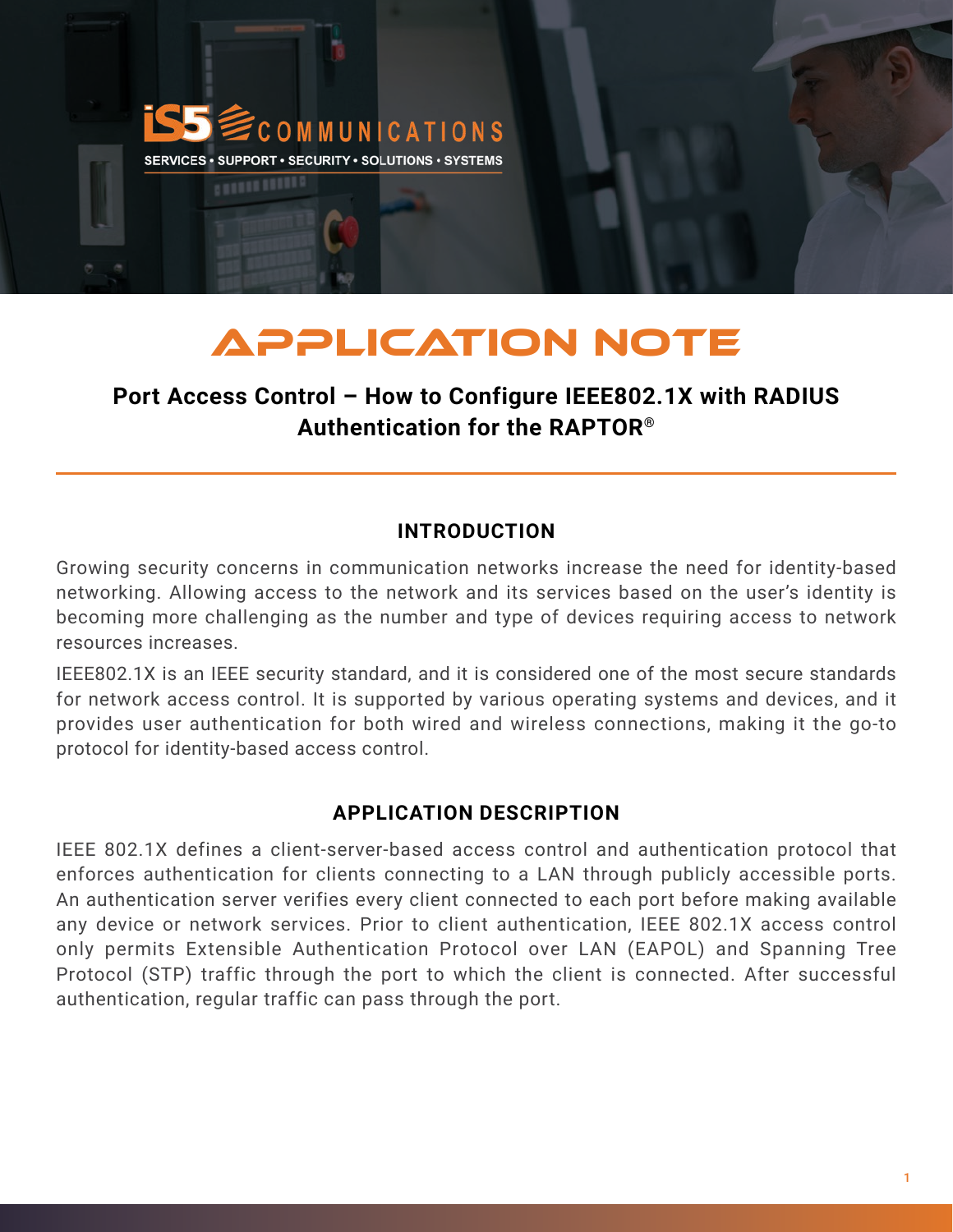

# **ARCHITECTURE**

IEEE 802.1X defines three required devices to perform user authentication at the port level:

Supplicant: The client device wanting to access the network.

Authenticator: The device that passes the authentication messages to the authentication server and acts on the response returned from the server. It can enable or disable the port to which the supplicant is connected based on the authentication server feedback.

Authentication server: A server that authenticates the supplicant upon receiving its credentials. RADIUS is commonly used as the authentication server.

## *Figure 2 - IEEE802.1X components and protocols*



# **AUTHENTICATION PROCESS**

The steps below show how a RADIUS server authenticates a supplicant:

- 1. Once the supplicant is connected to the ethernet switch, it will send an EAP-Start message.
- 2. The Switch sends an identity request message to the supplicant. The authentication process can also start from this step if an EAP-Start request is not received. The Switch will periodically send an identity request message.
- 3. The supplicant sends an EAP-Response that contains the username.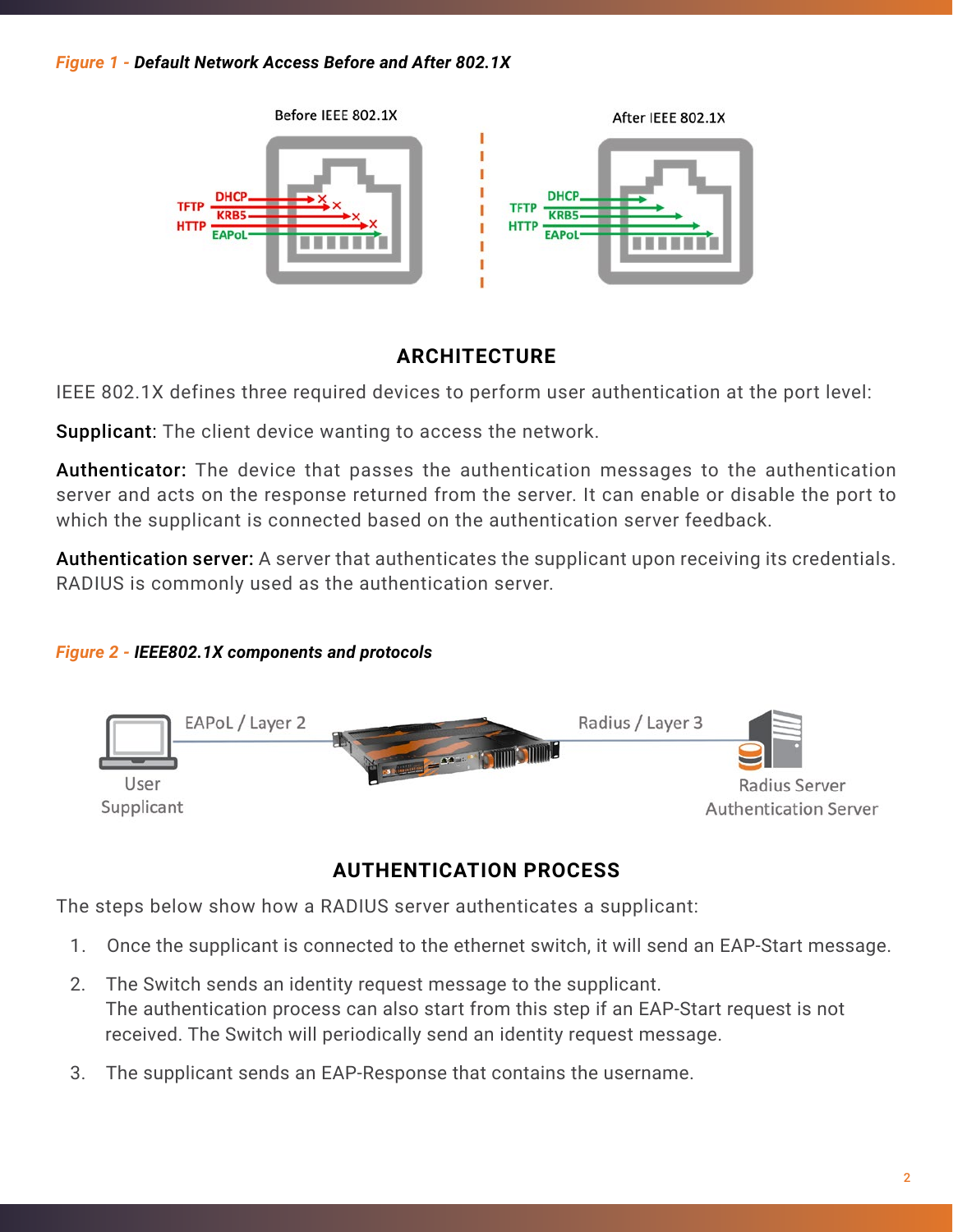- 4. The Switch uses a RADIUS message to send the username to the authentication server.
- 5. The supplicant and the authentication server will exchange multiple messages to authenticate the supplicant. These messages will depend on the method and encapsulation of EAP used. Common EAP types are EAP-TLS and PEAP-MSCHAPv2.
- 6. If the supplicant is successfully authenticated, the authentication server sends an EAP-Success to the Switch (Authenticator).
- 7. The Switch will send an EAP-Success to the supplicant and change the stat of the port to authorized. The supplicant has access to the network.

# **CONFIGURATION STEPS**

This section describes the configuration steps required to implement IEEE802.1X with the PEAP-MSCHAPv2 authentication method.

The configuration details are defined in the image below.

### *Figure 3 - Configuration details*



IP Address: 192.168.10.10

IP Address: 192.168.10.1 RADIUS Preshared key: password

**RADIUS Server** IP Address: 192.168.10.251

# **RAPTOR CONFIGURATION**

The RAPTOR configuration requires five steps:

- 1. Configure the RADIUS server IP address and secret preshared key. iS5comm(config)# radius-server host 192.168.10.251 key password
- 2. Enable 802.1x authentication on the switch. iS5comm(config)# dot1x system-auth-control
- 3. Configure the RAPTOR to use RADIUS server remote authentication method for all ports. iS5comm(config)# aaa authentication dot1x default group radius
- 4. Enable 802.1x authentication on port level iS5comm(config)# interface gi 0/1 iS5comm(config-if)# dot1x port-control auto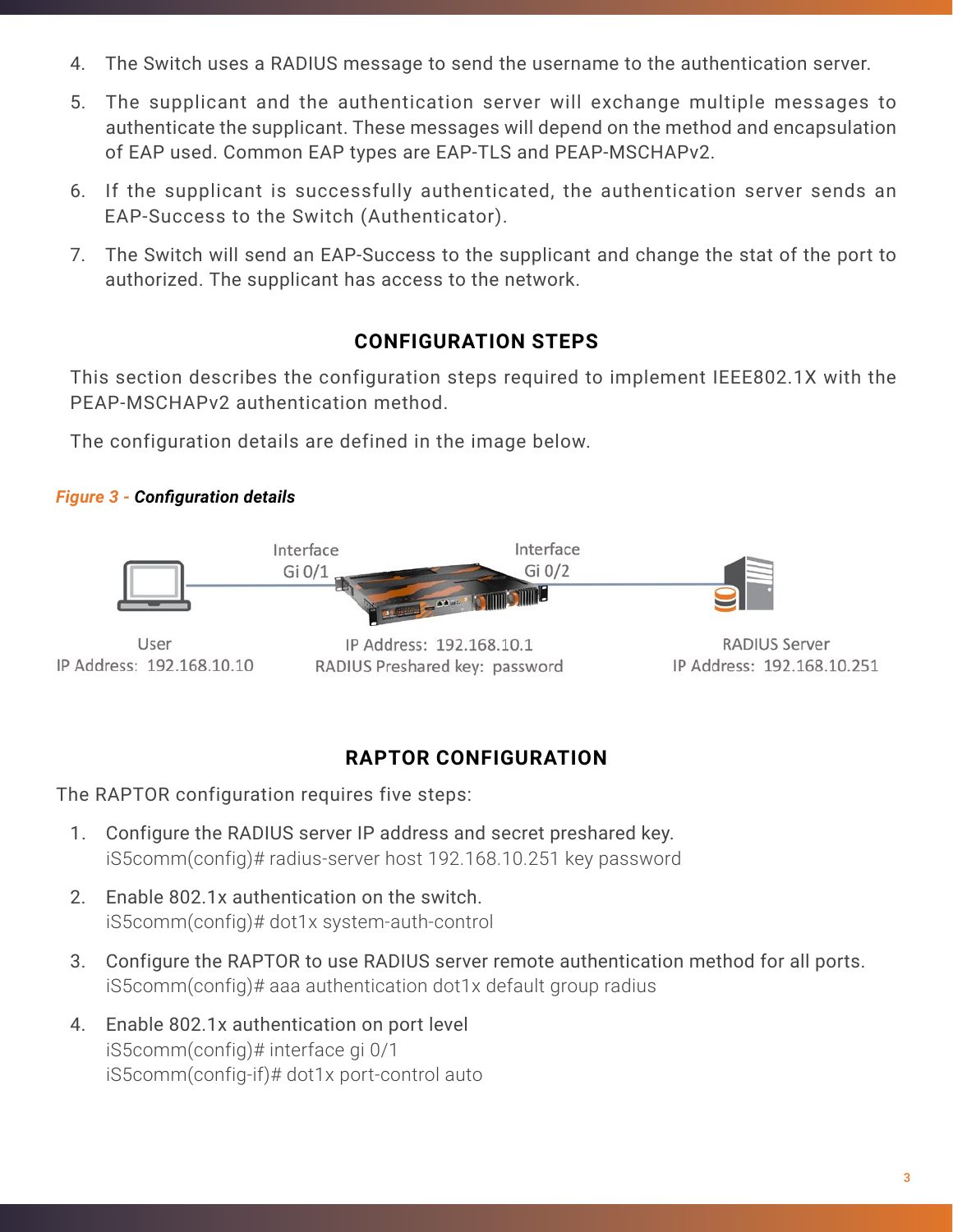#### *Figure 4 - RAPTOR Configuration*

| iS5comm(config)#                                                |
|-----------------------------------------------------------------|
| iS5comm(config)# radius-server host 192.168.10.251 key password |
| iS5comm(config)# dot1x system-auth-control                      |
| iS5comm(config)# aaa authentication dot1x default group radius  |
| iS5comm(config)# interface gi 0/1                               |
| iS5comm(config-if)# dot1x port-control auto                     |
| iS5comm(config-if)# end                                         |
| iS5comm#                                                        |
| iS5comm#                                                        |

#### **FreeRADIUS CONFIGURATION**

FreeRADIUS installation is out of the scope of this application note. The installation steps can be found in the FreeRADIUS Technical Guide.

<https://networkradius.com/doc/FreeRADIUS%20Technical%20Guide.pdf>

Three steps are needed to configure FreeRADIUS:

1. Client creation

Use a text editor such as VIM or NANO to edit the client.conf file.

Add the RAPTOR as a client of the RADIUS server.

The secret preshared password is used to encrypt the password when sent from the Switch. Therefore, a strong secret key should be used. The secret "password" in this example is used for simplicity.

#### *Figure 5 - Client.conf file configuration*

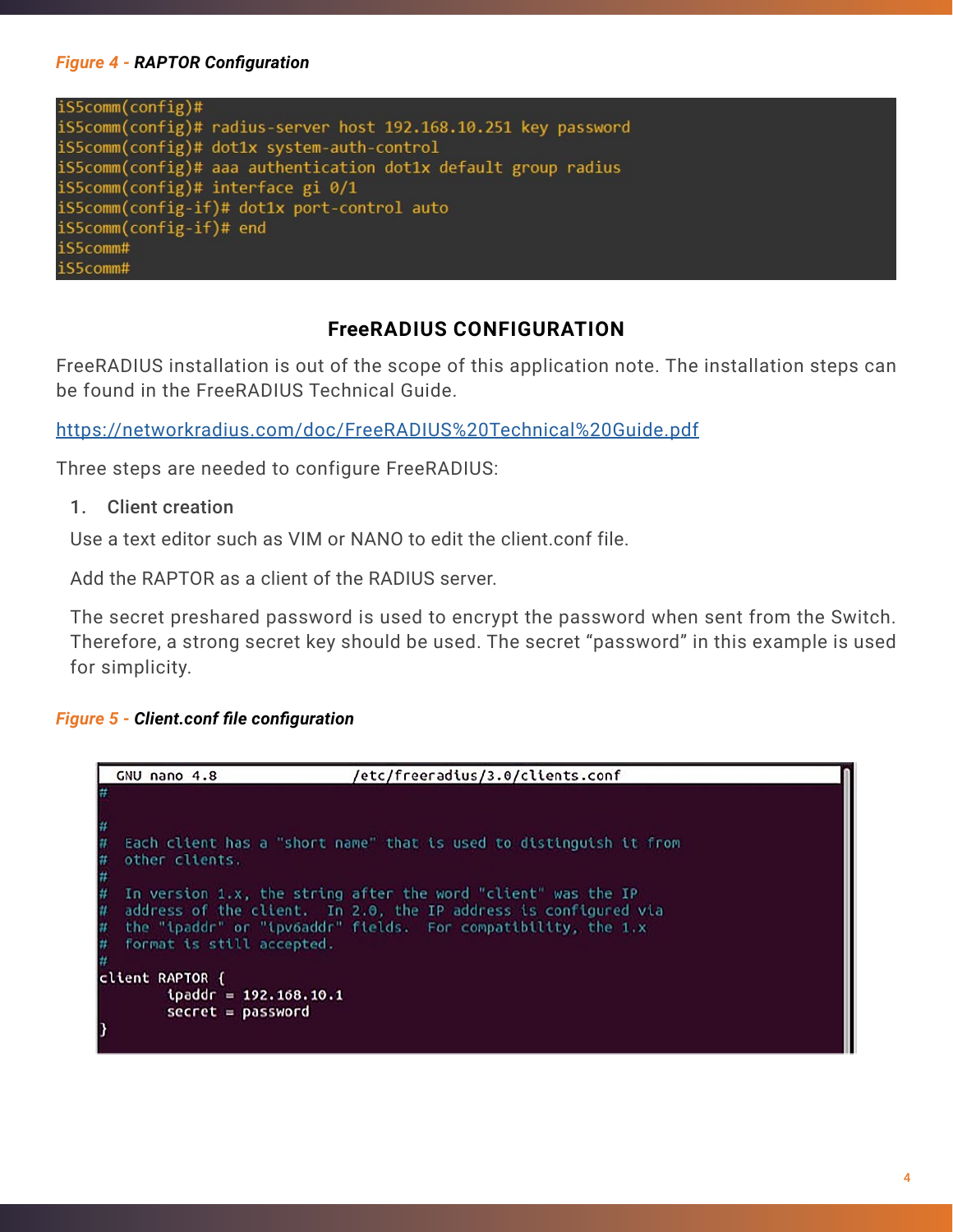#### 2. User creation

Use a text editor such as VIM or NANO to edit the user file.

Define the supplicant access credentials. RADIUS will compare the access credentials sent by the Switch with the credentials stored in this file.

Create user bob with the password "Tech!123".

#### *Figure 6 - User file configuration*



#### 3. Configure the EAP file

Use a text editor such as VIM or NANO to edit the file. Set the default EAP type to PEAP.

#### *Figure 7*

GNU nano 4.8 /etc/freeradius/3.0/mods-available/eap users then cannot use ANY other authentication method. eap { # Invoke the default supported EAP type when # EAP-Identity response is received. # # The incoming EAP messages DO NOT specify which EAP type they will be using, so it MUST be set here. For now, only one default EAP type may be used at a time. # If the EAP-Type attribute is set by another module, # then that EAP type takes precedence over the # default type configured here.  $default\_eap_type = pep$ # A list is maintained to correlate EAP-Response uith EAD-Donnact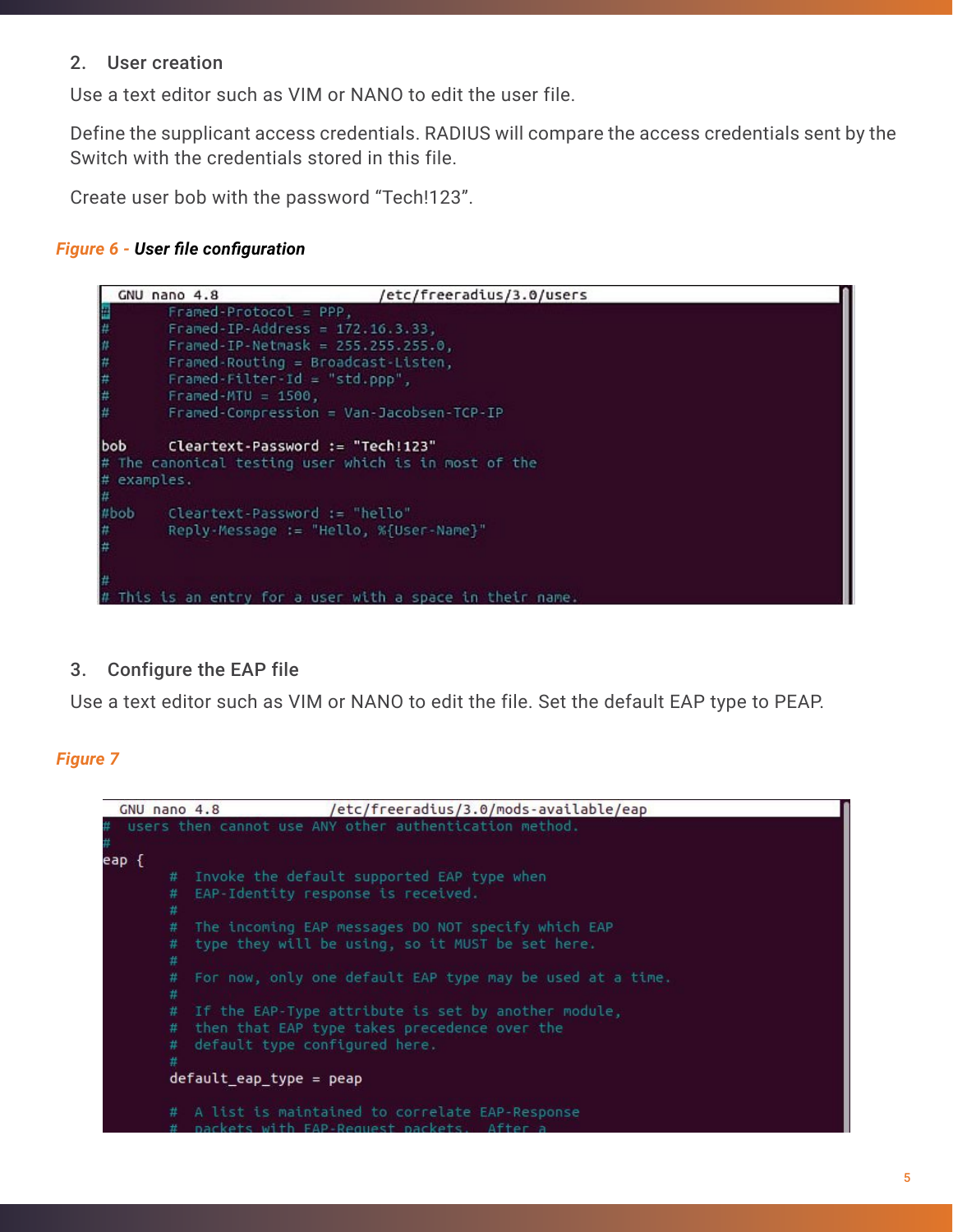## **802.1X ACTIVATION ON WINDOWS 10**

The steps needed to configure 802.1X are as follows.

1. Activate 802.1X

802.1X is not enabled by default in Windows. The service Wired autoConfig must be enabled.

#### *Figure 8 - 802.1X service activation*

|                                                                                                                                                                                                                                                                                                                                                                                                                                                                                                                                                                               | $\mathbf{B}$                                                                                                                                                                                                                                                                                                             |                                                                                                                                                                                                                                                                 |                                                                                                                                    |                                                                                                    |                                                                                                                                     |                                                                              |
|-------------------------------------------------------------------------------------------------------------------------------------------------------------------------------------------------------------------------------------------------------------------------------------------------------------------------------------------------------------------------------------------------------------------------------------------------------------------------------------------------------------------------------------------------------------------------------|--------------------------------------------------------------------------------------------------------------------------------------------------------------------------------------------------------------------------------------------------------------------------------------------------------------------------|-----------------------------------------------------------------------------------------------------------------------------------------------------------------------------------------------------------------------------------------------------------------|------------------------------------------------------------------------------------------------------------------------------------|----------------------------------------------------------------------------------------------------|-------------------------------------------------------------------------------------------------------------------------------------|------------------------------------------------------------------------------|
| Services (Local)<br>Services (Local)<br><b>Wired AutoConfig</b><br>Start the service<br>Description:<br>The Wired AutoConfig (DOT3SVC)<br>service is responsible for performing<br>IEEE 802.1X authentication on<br>Ethernet interfaces. If your current<br>wired network deployment enforces<br>802.1X authentication, the DOT3SVC<br>service should be configured to run<br>for establishing Layer 2 connectivity<br>and/or providing access to network<br>resources. Wired networks that do<br>not enforce 802.1X authentication are<br>unaffected by the DOT3SVC service. |                                                                                                                                                                                                                                                                                                                          | ×<br>Name<br>C. Windows Push Notification<br>C. Windows Push Notification<br>Windows PushToInstall Serv Provides inf<br>Windows Remote Manage<br>Windows Search<br>C. Windows Security Service<br>C. Windows Time<br>Windows Update<br>Windows Update Medic Ser | Description<br>This service<br>This service<br>Windows R<br>Provides co<br>Windows Se<br>Maintains d<br>Enables the<br>Enables rem | Status<br>Running<br>Running<br>Running<br>Running<br>Running<br>Running                           | Startup Type<br>Automatic<br>Automatic<br>Manual (Trig<br>Manual<br>Automatic (<br>Manual<br>Manual (Triq<br>Manual (Trig<br>Manual | Log ^<br>Loci<br>Loci<br>Loci<br>Neb<br>Loci<br>Loci<br>Loci<br>Loci<br>Loci |
|                                                                                                                                                                                                                                                                                                                                                                                                                                                                                                                                                                               | WinHTTP Web Proxy Auto-<br><b>Wired AutoConfig</b><br><b>C. WLAN AutoConfig</b><br>WMI Performance Adapter<br><b>Work Folders</b><br><b>Workstation</b><br>C: WWAN AutoConfig<br>Xbox Accessory Manageme<br>Xbox Live Auth Manager<br>Co. Xbox Live Game Save<br>Xbox Live Networking Service This service<br>$\epsilon$ | WinHTTP i<br>The Wired A<br>The WLANS<br>Provides pe<br>This service<br>Creates and<br>This service<br>This service<br>Provides au<br>This service                                                                                                              | Running<br>Rur                                                                                                                     | Manual<br>Start<br>Stop<br>Pause<br>Resume<br>Restart<br>All Tasks<br>Refresh<br><b>Properties</b> | Loci<br>ы<br>肋<br>c.<br>c.<br>5<br>ı.<br>ŗ.<br>c.                                                                                   |                                                                              |

2. Configure 802.1X

802.1X can be activated and configured in the network interface card settings.

#### *Figure 9 - NIC settings*

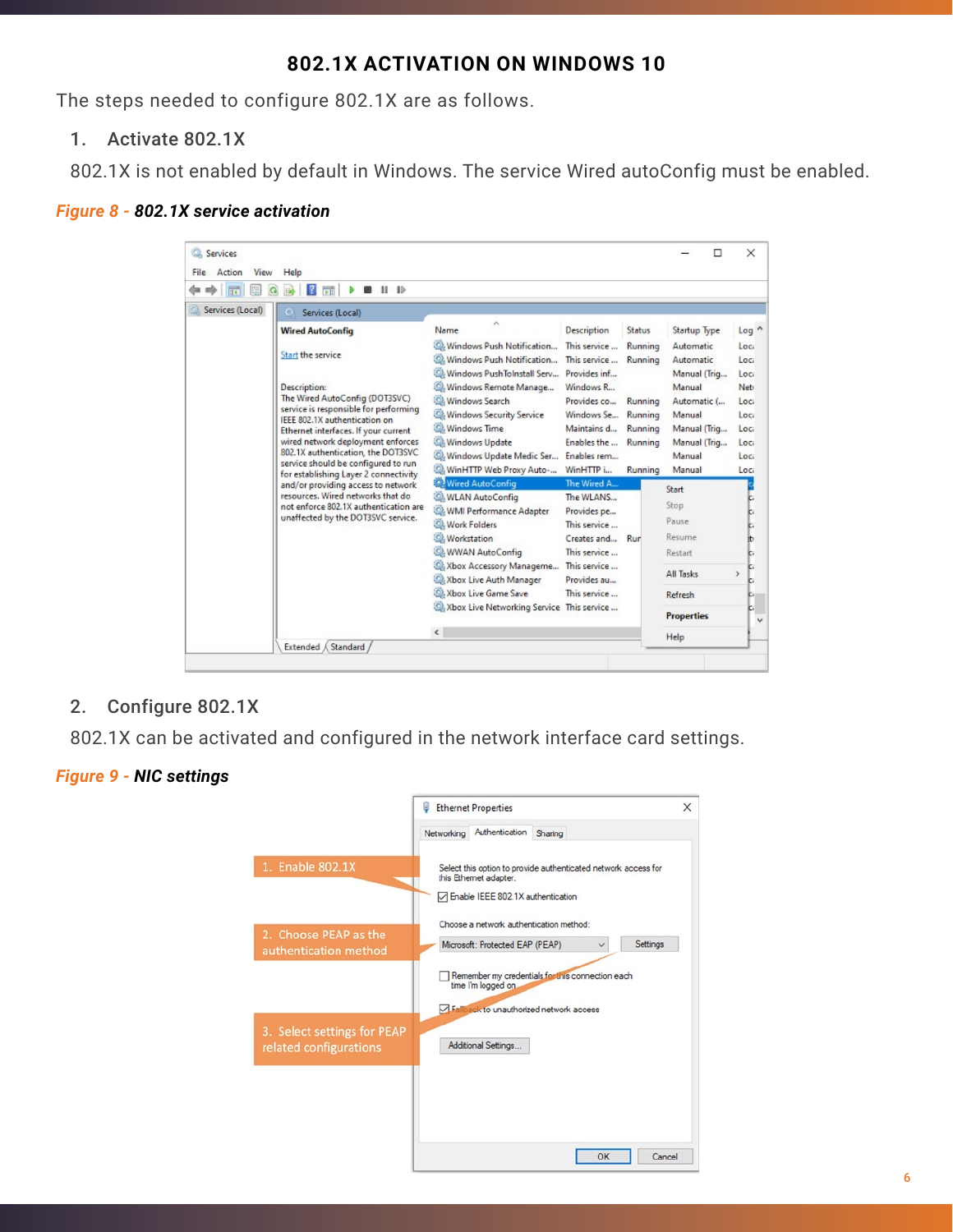#### *Figure 10 - NIC PEAP authentication settings*



#### *Figure 11 - MSCHAPv2 settings*

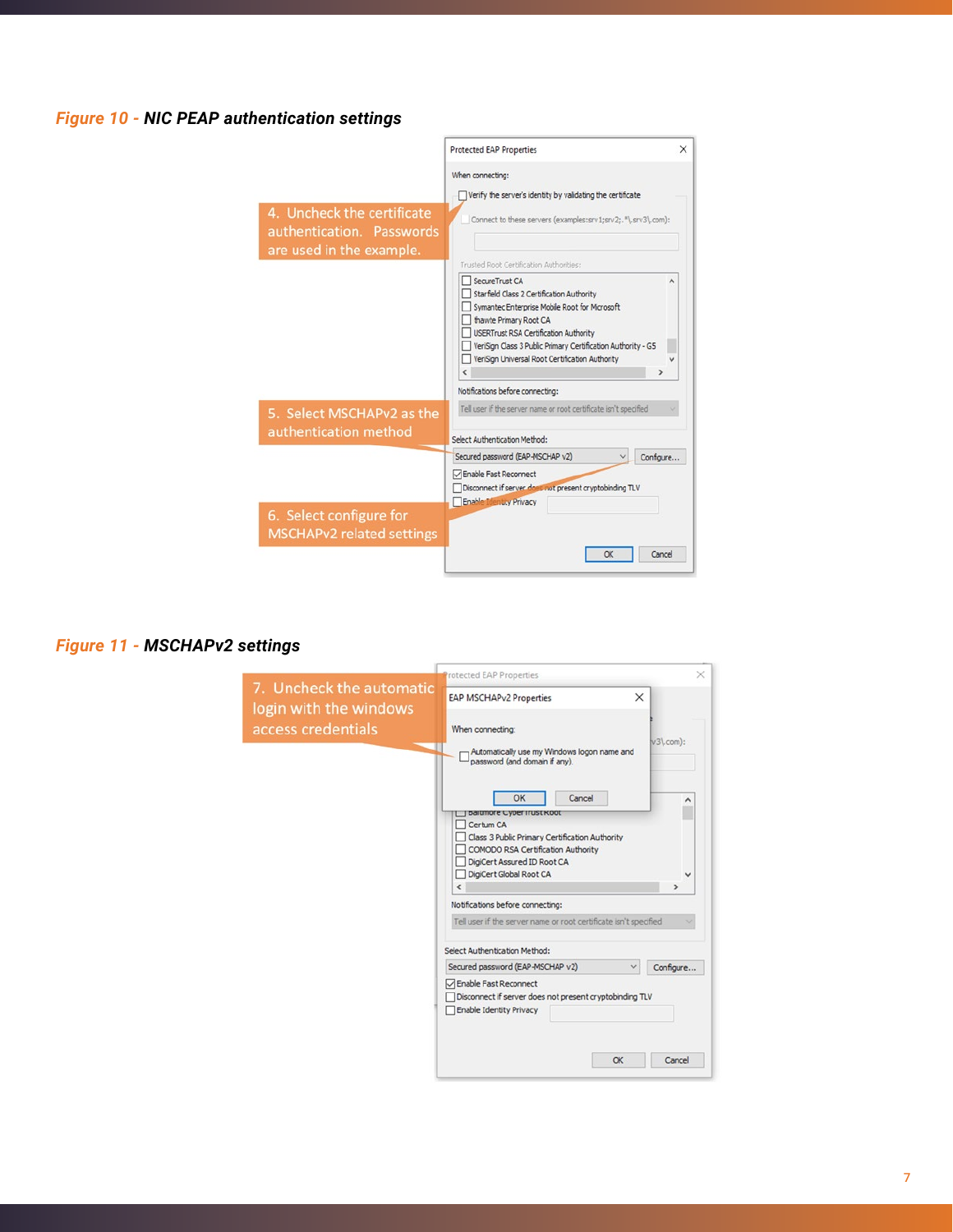If 802.1X is configured on an interface, users will be required to enter a username and password to access the network.

|  |  | <b>Figure 12 - Access credentials required</b> |  |
|--|--|------------------------------------------------|--|
|--|--|------------------------------------------------|--|

| $\times$ |
|----------|
|          |
|          |
|          |
|          |
| Cancel   |
|          |

# **CONCLUSION**

802.1X is a well know and commonly used protocol to implement port access control. 802.1X provides additional visibility and security by authenticating any user who requires network services. this application note has described how 802.1X can restrict and allow access to users after authentication and detailed the configuration steps needed to implement 802.1X with PEAP-MSCHAPv2 with RAPTOR.